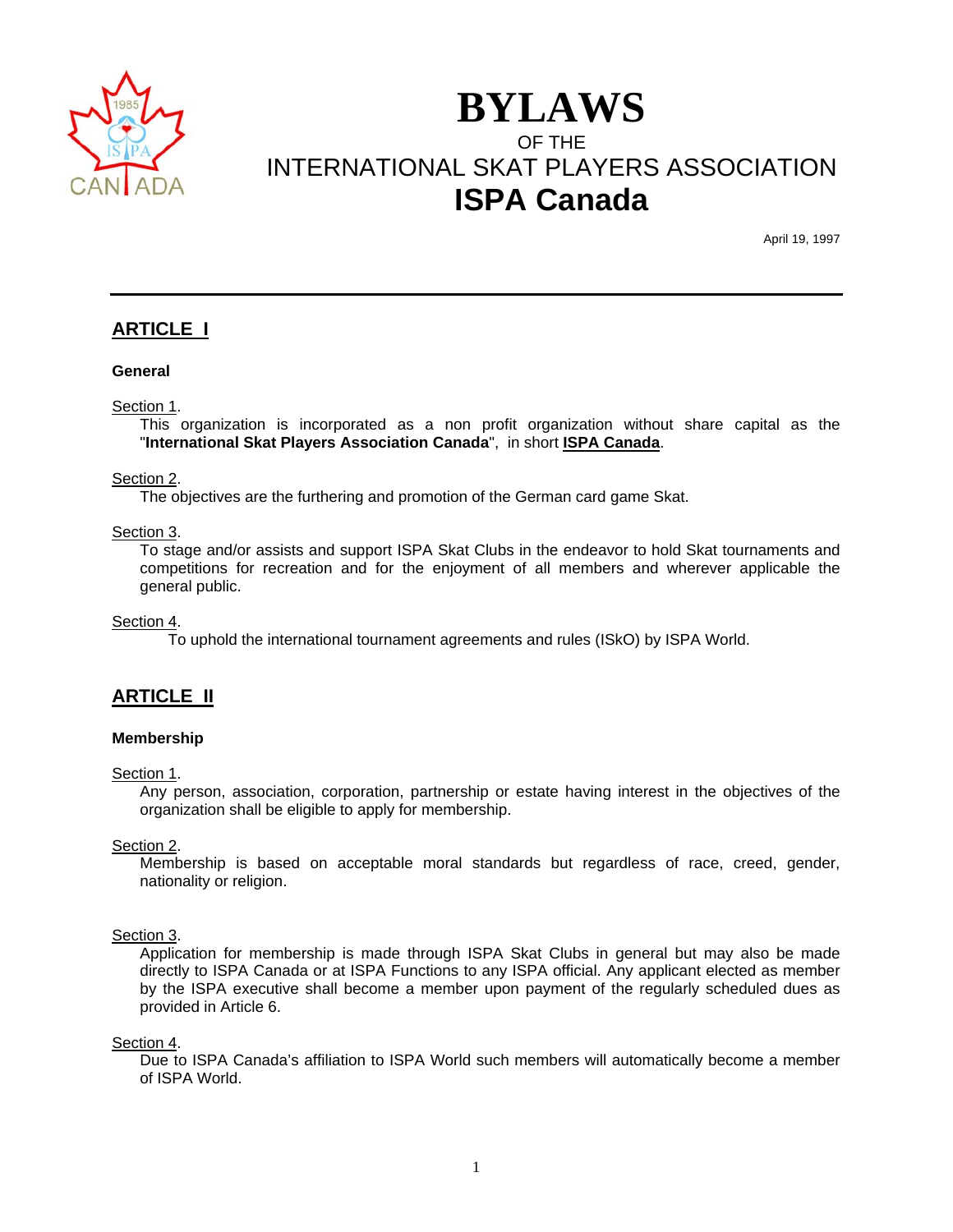### Section 5.

 Membership dues shall be such a rate, rates, schedule or formula as prescribed by the Board of Directors and ratified at annual meetings.

#### Section 6.

 The calendar year accounts for membership affiliation and dues. The dues may be split up in fractions if a ISPA membership was granted after March of a calendar year. Only \$2.50 per remaining month becomes due and payable based at the present membership fee at \$30.00 per annum. The same percentage reduction applies to family, senior or junior membership dues. Membership dues are payable by the 28th day of February of each calendar year.

#### Section 7.

 a) Any member may resign from the organization upon written request to its home club or ISPA Canada directly.

 b) Any member may be expelled by the Board of Directors by a two third majority vote for nonpayment of dues after ninety days and after one past due reminder, unless otherwise payment is extended for good cause.

 c) Any member may be expelled by the Board of Directors by a two third majority vote, at a special meeting or telcon thereof, for conduct unbecoming a member or prejudicial to the aims or repute of the corporation at large, for misconduct, dishonoring or ignoring rules and regulations in general, after notice and opportunity for a hearing are afforded the member complained against.

d) No refunds of membership dues will come forward for any reason.

 e) No dues are payable by Board members and for such from time to time appointed officers or committee members, provided at least one year is served in the appointed position.

 f) Distinction in public affairs and outstanding service to the cause and on behalf of ISPA Canada shall confer eligibility to honorary membership. Honorary members shall have all the privileges and shall be exempt from payment of dues.

 g) Nomination for honorary membership may be made by any member in good standing. The nominating person must present in writing the name of the nominee, the address and reason for nomination. The nomination must be accompanied by two seconders who must be ISPA members in good standing.

 h) The Board of Directors and the ISPA Skat Club Presidents will conduct a vote of acceptance or rejection of the nomination with conduct.

 In the event of a positive decision the award of honorary membership will be announced at the next following major tournament.

# **ARTICLE III**

## **The Fiscal Year**

Section 1.

The Fiscal Year shall be the calendar year, January 1st to December 31st.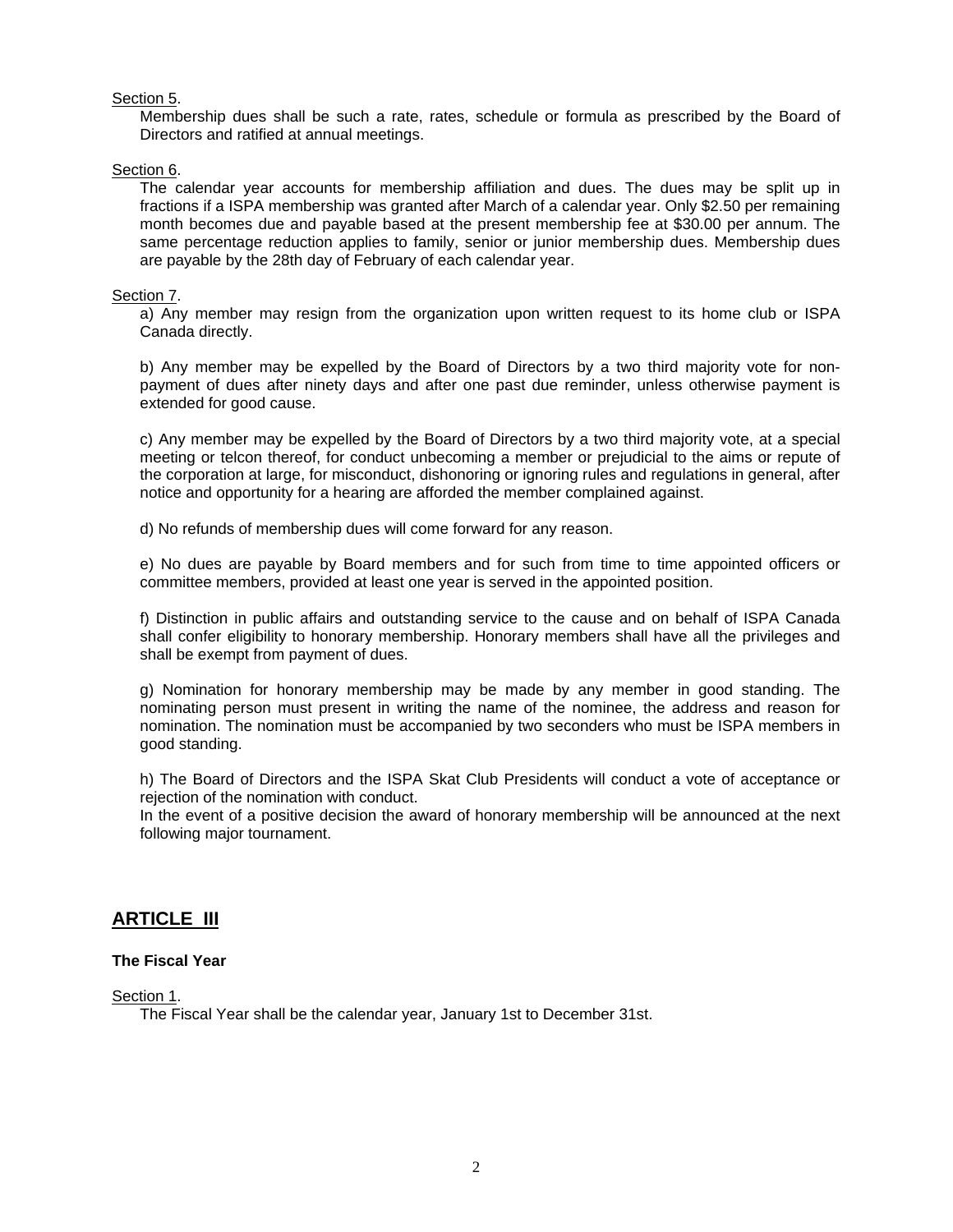# **ARTICLE IV**

# **The executive**

Section 1.

The executive consists of a Board of Directors and shall be elected to serve for four years.

### Section 2.

 The government and Policy making responsibilities of the corporation shall be vested in the Board of Directors which shall control its property, be responsible for its finances, further the objectives of ISPA Canada and direct its affairs in an efficient and effective manner.

### Section 3.

 Any member in good standing may seek election as ISPA Canada Board member after at least two years of membership.

#### Section 4.

 Vacancies occurring in the executive may filled by the Board of Directors by appointment of a capable person to serve until the next election.

The number of replacements shall not exceed three elected board seats.

# **ARTICLE V**

### **Duties of the executive**

Section 1.

 As laid down under Article I, Section 2, 3, 4; Article II, Section 3, 5, 7b, 7c, 7f, 7h; Article IV, Section 2, 4.

#### Section 2.

# **1. The President**

- a) Shall, be the chief executive officer, preside over all and any meetings.
- b) Shall be ex-officio member of all committees.
- c) Shall enforce parliamentary procedures at all meetings.

### **2. The Vice President East**

 Shall carry out duties and representations in eastern Canada in a manner as laid out at executive meetings and by conferring with the chief executive. May have to carry out Presidential duties if and when called upon.

### **3. The Vice President West**

 Shall carry out duties and representations in western Canada in a manner as laid out at executive meetings and by conferring with the chief executive. May have to carry out Presidential duties if and when called upon.

**4.** In the event that the chief executive vacates the presidents position for any reason either one Vicepresident may carry on as chief executive after due consultation with the remaining board members. In case of disagreement another elected board member may be appointed by the remaining board members and as last resort an election shall be called to elect a new president.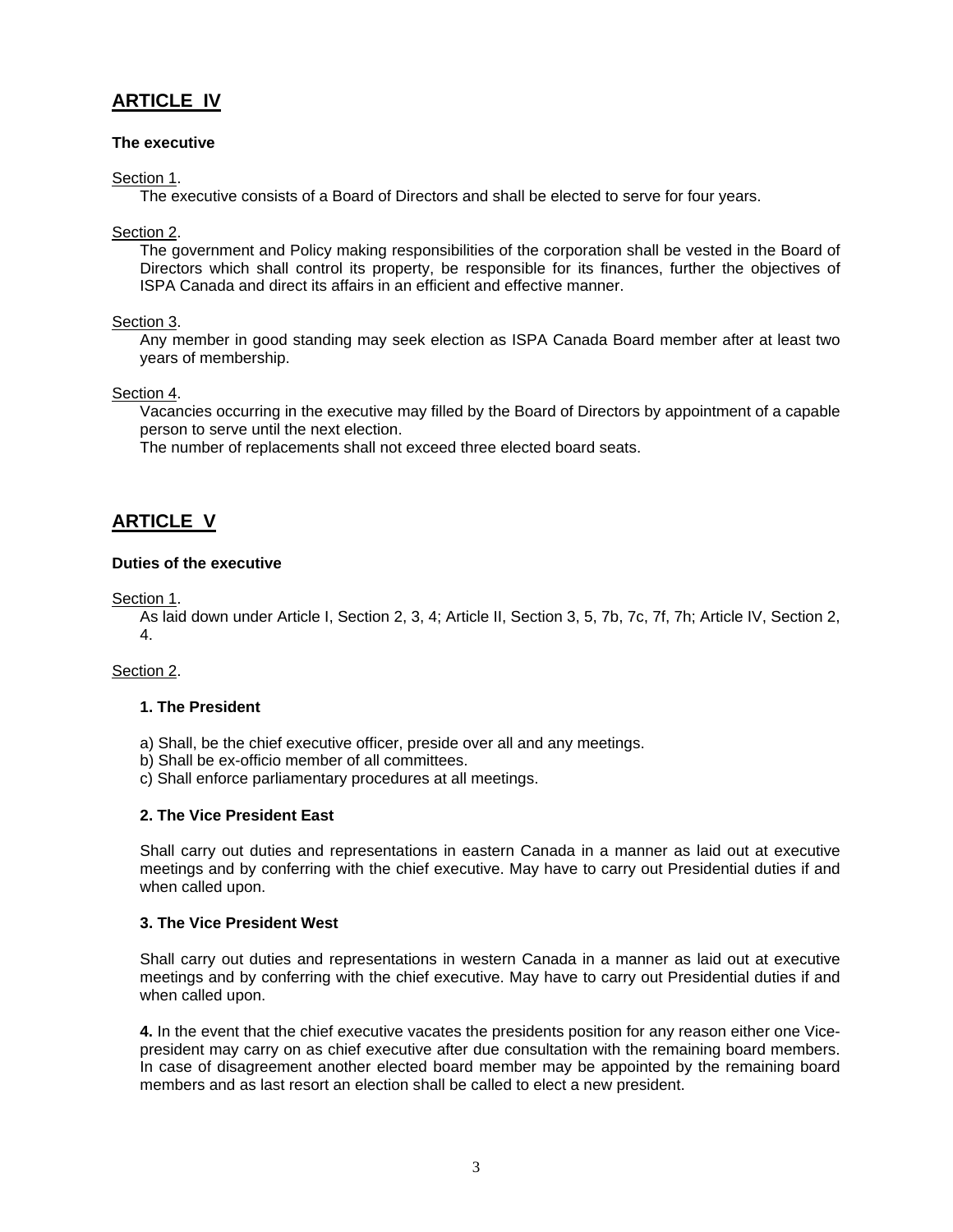#### **5. The Secretary**

- a) Shall attend all meetings of ISPA Canada and keep minutes and records of the proceedings.
- b) Shall have charge of all correspondence pertaining to, and concerning ISPA Canada.

#### **6. The Treasurer**

- a) Shall receive and deposit cash and cheques into ISPA Canada's bank account(s).
- b) Shall keep books on all financial transactions.
- c) Do all banking and bill payments.
- d) Shall present a detailed financial statement at the annual general meeting.

# **ARTICLE VI**

#### **Annual General Meeting**

Section 1.

 The annual general meeting of ISPA Club Presidents shall be held within the first six month of the new fiscal year and as determined by the executive for the purpose of:

 a) Presentation and consideration of reports by executives and committee chair persons regarding the past year business and activities at large.

- b) Appointing auditors for the present fiscal year.
- c) Presenting election results every four years.
- d) New business.

# **ARTICLE VII**

#### **Election Procedures**

Section 1.

 Nomination for the Board of Directors election are to be collected by ISPA Canada Clubs from their ISPA Canada members in good standing and forwarded to an election officer who has to be appointed prior to the election year (see minutes of April 22, 1995, item 17).

#### Section 2.

 The election officer will compile the names of nominees received, and submit the same to the aforementioned clubs, who in turn will have their ISPA members in good standing vote for a candidate of their choice. The result has to be returned to the election officer who in presence of two neutral persons, count and credit the votes to the named candidate as cast. The final results shall be made public by the said officer at the for this purpose called general meeting.

#### Section 3.

 The election of a Board of Directors takes place every four years, with the term of office not exceeding four and a half years.

#### Section 4.

Each ISPA Canada member person shall be entitled to cast one vote.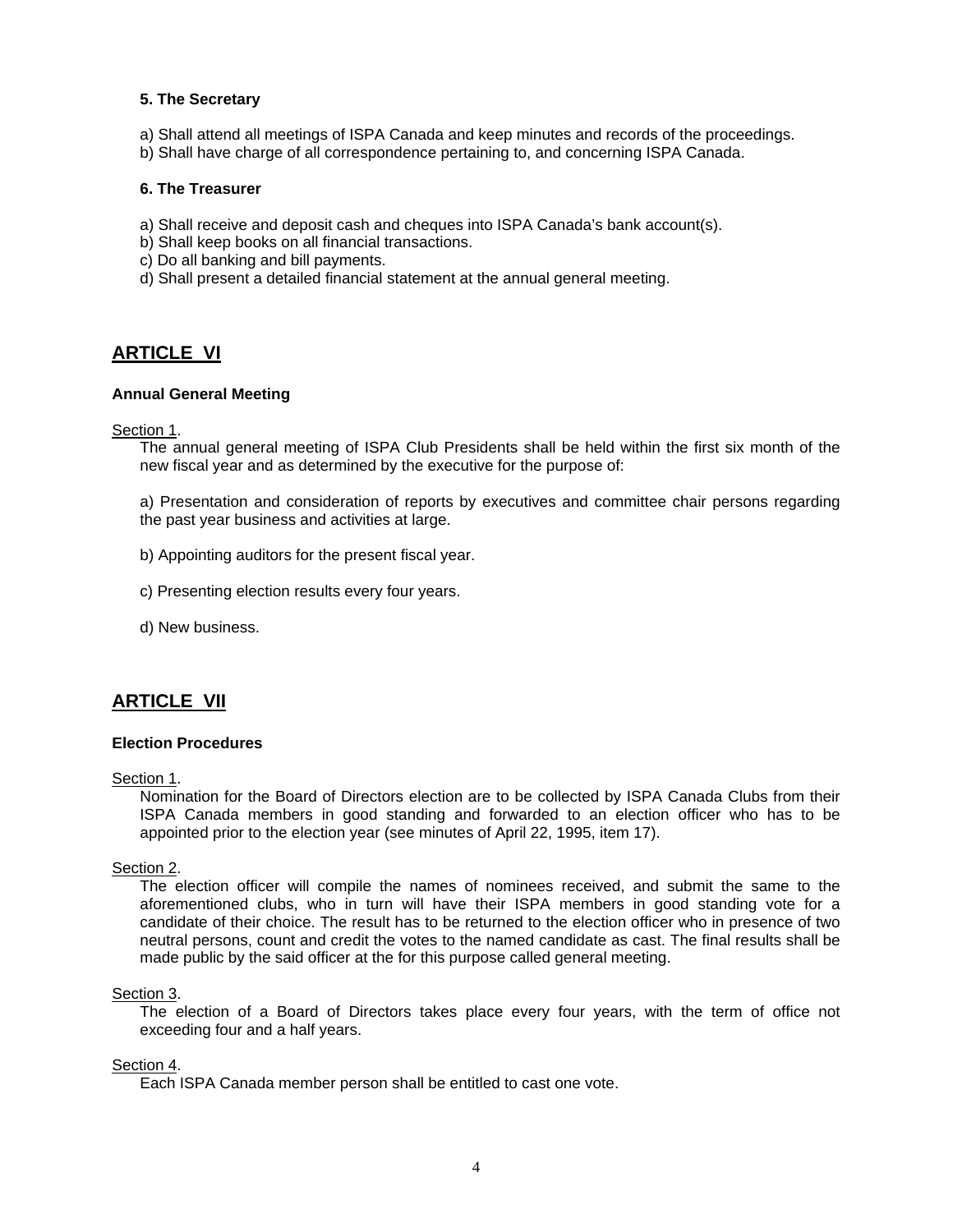#### Section 5.

 An election ahead of schedule must take place if at least three Board members resign or if at least 51% of the ISPA Canada members demand an election, such demand must be requested in writing and signed by these 51% in good standing.

 Should the existing Board of Directors for any reason not be able to conduct a new election, the presidents of ISPA Canada Skat Clubs may at their discretion appoint trustees to carry out all necessary steps to conduct an election.

#### Section 6.

 Written notice of any meeting to be called must be send at least four weeks prior to the planned meeting stating date, time, place and purpose of the meeting.

#### Section 7.

 The mode of voting at meetings is to be decided by the attending membership, i.e. show of hands or secret ballot.

# **ARTICLE VIII**

#### **Auditing**

#### Section 1.

 The books, accounts and financial records shall be audited to the "Notice of Readers" standard prior to the annual meeting by two in the previous year appointed auditors.

#### Section 2.

 The auditors shall sign ISPA Canada's corporate statement and note thereon irregularities if any, on their review of the treasurers books and records.

# **ARTICLE IX**

#### **Remuneration**

Section 1.

 Executive members shall receive an annual honorarium to offset travel and other personal out of pocket expenses.

 The amounts are (see minutes of July 11, 1992, item 13, minutes of April 20, 1996, item 31, minutes of April 15, 2000, item 71 and minutes of April 23, 2005, item 121):

| President               |  |  | \$2,000.00     |  |
|-------------------------|--|--|----------------|--|
| Vice President          |  |  | each \$ 500.00 |  |
| Secretary and Treasurer |  |  | each \$ 500.00 |  |

#### Section 2.

 The President or any other executive member of ISPA Canada, appointed by the executive to represent ISPA Canada at ISPA World Cups is to receive \$ 2000.00 to offset travel expenses.

# **ARTICLE X**

# **Quorum**

Section 1.

 The quorum at a combined ISPA executive and ISPA Skat Club executive meeting Shall be not less than 51% of the member clubs in good standing.